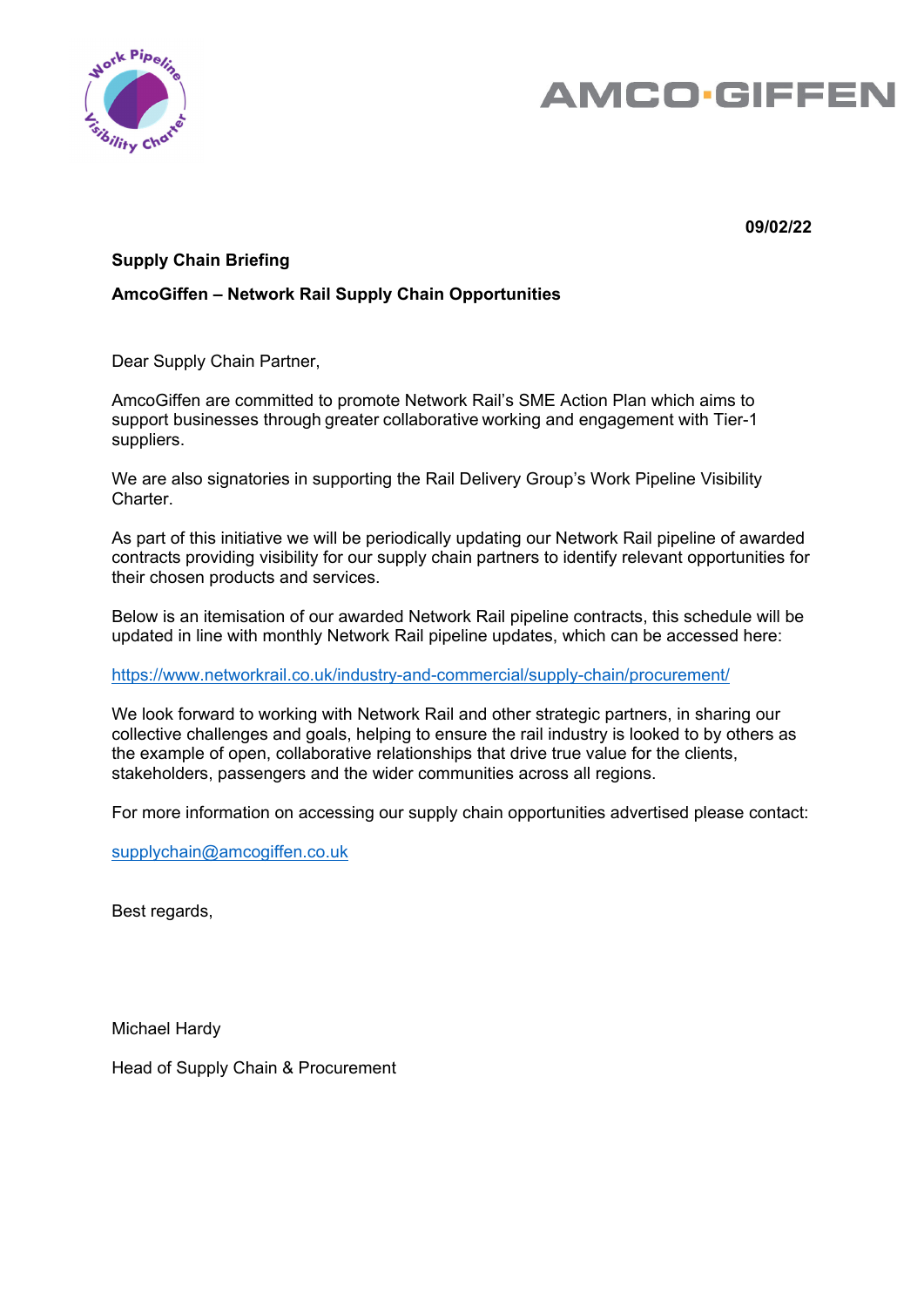

## **AMCO·GIFFEN**

## **AmcoGiffen – Pipeline Feb 22**

| <b>Region</b> | <b>Contract Name</b>                                                                                                                                             | <b>Scope of Work</b>                                                                                                                                                                                                                                                                                                                                                                                                                                                                                                                                                                  | <b>Existing Supplier</b> |
|---------------|------------------------------------------------------------------------------------------------------------------------------------------------------------------|---------------------------------------------------------------------------------------------------------------------------------------------------------------------------------------------------------------------------------------------------------------------------------------------------------------------------------------------------------------------------------------------------------------------------------------------------------------------------------------------------------------------------------------------------------------------------------------|--------------------------|
| Scotland      | Copes Replacement                                                                                                                                                | 176685 Copes Replacement                                                                                                                                                                                                                                                                                                                                                                                                                                                                                                                                                              | AMCO                     |
| Scotland      | Garrowhill Culvert (GCC)                                                                                                                                         | 166572 Commission 02-007                                                                                                                                                                                                                                                                                                                                                                                                                                                                                                                                                              | AMCO                     |
| Scotland      | OB 056/020 North Street<br>OB 056/020A Stobcross Street<br>OB 056/021 A804 Kingston<br><b>Bridge</b><br>T 056/006 Canning Street<br>T 056/028 Kelvinhaugh Tunnel | Various Renewals Commission-03-003                                                                                                                                                                                                                                                                                                                                                                                                                                                                                                                                                    | AMCO                     |
| Scotland      | Drem & Drumry Platform<br>Renewal                                                                                                                                | Various Renewals Commission-03-008                                                                                                                                                                                                                                                                                                                                                                                                                                                                                                                                                    | AMCO                     |
| Scotland      | <b>UB 303/130 Craig Burn</b><br>Devron<br>UB 302/106 Redburn Saltings                                                                                            | Various Renewals Commission-03-006                                                                                                                                                                                                                                                                                                                                                                                                                                                                                                                                                    | AMCO                     |
| Eastern       | <b>AFA Garforth</b>                                                                                                                                              | 170778 Footbridge and Lifts                                                                                                                                                                                                                                                                                                                                                                                                                                                                                                                                                           | AMCO                     |
| Eastern       | <b>AFA Hertford Nort</b>                                                                                                                                         | 167484 Lift onto platform                                                                                                                                                                                                                                                                                                                                                                                                                                                                                                                                                             | AMCO                     |
| Eastern       | Alfreton AFA footbridge GRIP 4                                                                                                                                   | 130874 Access For All Stn improvements                                                                                                                                                                                                                                                                                                                                                                                                                                                                                                                                                | AMCO                     |
| Eastern       | Alfreton AFA footbridge GRIP<br>$5 - 8$                                                                                                                          | 130874 Access For All Stn improvements                                                                                                                                                                                                                                                                                                                                                                                                                                                                                                                                                | AMCO                     |
| Eastern       | Beeston AFA footbridge                                                                                                                                           | 130874 Access For All Stn improvements                                                                                                                                                                                                                                                                                                                                                                                                                                                                                                                                                | AMCO                     |
| Eastern       | Cricklewood AFA footbridge                                                                                                                                       | 130874 Access For All Stn improvements                                                                                                                                                                                                                                                                                                                                                                                                                                                                                                                                                | AMCO                     |
| Eastern       | Cricklewood Stn New Entrance                                                                                                                                     | 130874 Incremental work to AFA project to<br>provide new western entrance to station                                                                                                                                                                                                                                                                                                                                                                                                                                                                                                  | AMCO                     |
| Eastern       | DOO Recoveries - Phase 2                                                                                                                                         | 165824 The project scope is the recovery of<br>the Driver Only Operation (DOO) Closed<br>Circuit Television (CCTV) and Mirror<br>systems at 19 stations on the London North<br>Eastern Route between Huntingdon and<br>London Kings Cross, including the Hertford<br>Loop and on the Cambridge Branch<br>between Hitchin and Royston. The assets<br>have been made redundant through a TOC<br>programme to put DOO systems onboard<br>the trains. The contractor will be required<br>to undertake survey, design, construction<br>and handover activities as part of the<br>contract. | AMCO                     |
| Eastern       | DSN2/31 - Recon of deck                                                                                                                                          | 170601 Reconstruct deck 2 or consider<br>infilling                                                                                                                                                                                                                                                                                                                                                                                                                                                                                                                                    | AMCO                     |
| Eastern       | DSN2/32 Reconstruct                                                                                                                                              | 170600 Reconstruct both decks                                                                                                                                                                                                                                                                                                                                                                                                                                                                                                                                                         | AMCO                     |
| Eastern       | ECM1/184DB (ALSO PMJ/79)<br><b>G2 DN THROUGH BRIDGE</b>                                                                                                          | 165433 Bridge Renewal                                                                                                                                                                                                                                                                                                                                                                                                                                                                                                                                                                 | AMCO                     |
| Eastern       | ECM1/184DD DN SIDE RIVER<br>SPAN G2                                                                                                                              | 165432 Bridge Renewal                                                                                                                                                                                                                                                                                                                                                                                                                                                                                                                                                                 | AMCO                     |
| Eastern       | Flitwick AFA footbridge                                                                                                                                          | 130874 Access For All Stn improvements                                                                                                                                                                                                                                                                                                                                                                                                                                                                                                                                                | AMCO                     |
| Eastern       | <b>HBS Hull Botanic</b>                                                                                                                                          | 165163 Building renewals works at Hull                                                                                                                                                                                                                                                                                                                                                                                                                                                                                                                                                | AMCO                     |
| Eastern       | LBE1/34B Stanningley Tunnel<br>Bo                                                                                                                                | 165747 Develop & install methods of<br>stabilising lining & managing water ingress                                                                                                                                                                                                                                                                                                                                                                                                                                                                                                    | AMCO                     |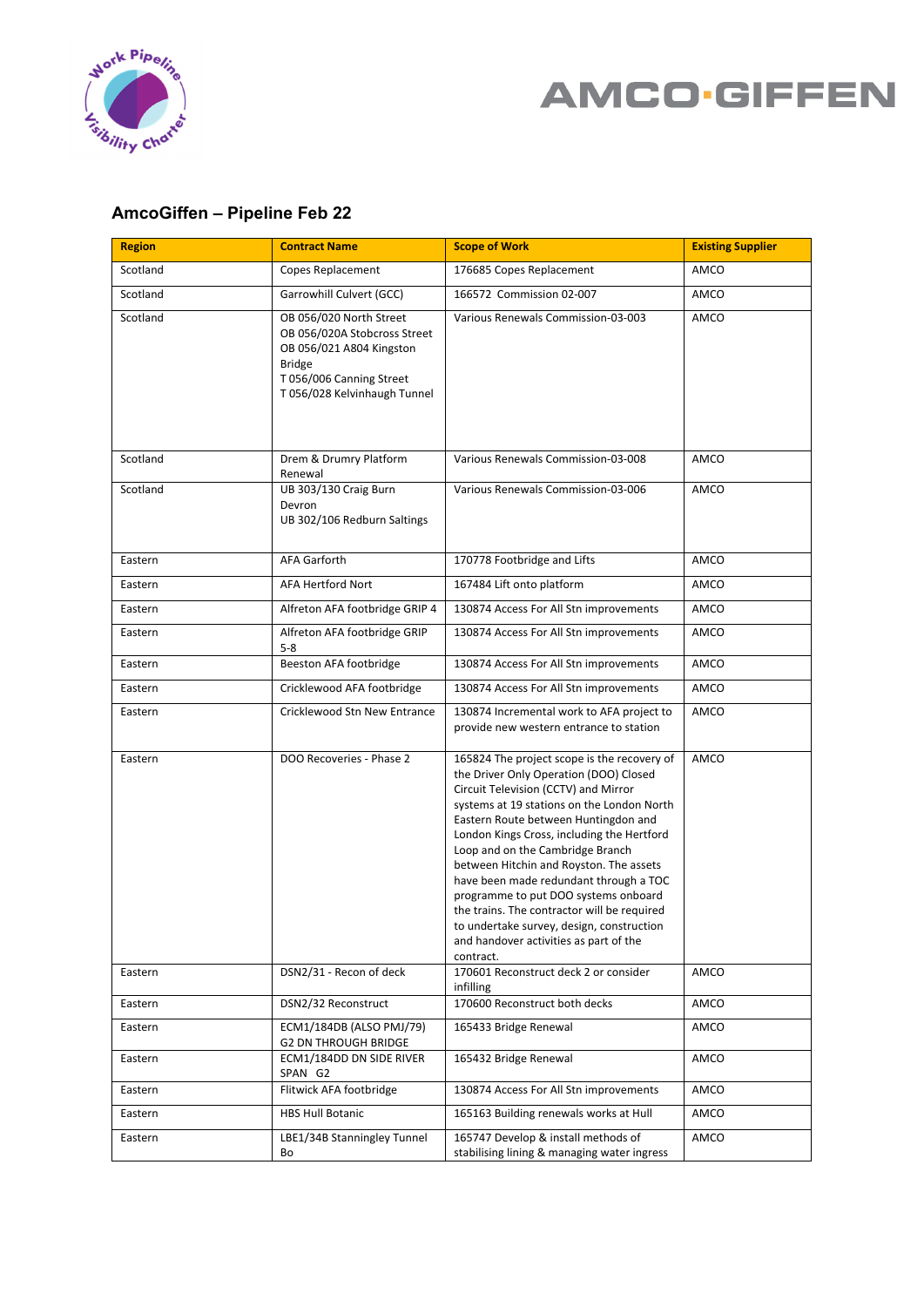



| Eastern | LBE3/1 (ALSO DUH/40)<br>PLANETREES ROAD             | 170591 Design & implement any<br>strengthening / repair works identified as<br>necessary from the Finite Element Analysis<br>(results due March 2014);<br>Provide new deck end drainage detail;<br>undertake generic repairs to areas of<br>spalled concrete soffit & painting to<br>metallic parts (once waterproofing has<br>enabled the deck to dry out)<br>Undertake Brickwork Repairs including Re-<br>pointing of Joints & Fractures<br>Remove all Vegetation on and adjacent the<br>structure (within 3m) and remove from<br>site. Grub out Roots & make good any                                                                                                                                                                                                                                                                                                                                                                                                                                                                                                                                                                                                                                                                                                                                                                                                                                                     | AMCO |
|---------|-----------------------------------------------------|------------------------------------------------------------------------------------------------------------------------------------------------------------------------------------------------------------------------------------------------------------------------------------------------------------------------------------------------------------------------------------------------------------------------------------------------------------------------------------------------------------------------------------------------------------------------------------------------------------------------------------------------------------------------------------------------------------------------------------------------------------------------------------------------------------------------------------------------------------------------------------------------------------------------------------------------------------------------------------------------------------------------------------------------------------------------------------------------------------------------------------------------------------------------------------------------------------------------------------------------------------------------------------------------------------------------------------------------------------------------------------------------------------------------------|------|
| Eastern | <b>LEN3 Billingham Station</b>                      | damage caused by the removal of such.<br>171963 Platform Renewal at Station                                                                                                                                                                                                                                                                                                                                                                                                                                                                                                                                                                                                                                                                                                                                                                                                                                                                                                                                                                                                                                                                                                                                                                                                                                                                                                                                                  | AMCO |
| Eastern | <b>Luton Town Station AFA</b>                       | 130874 Access For All Stn improvements                                                                                                                                                                                                                                                                                                                                                                                                                                                                                                                                                                                                                                                                                                                                                                                                                                                                                                                                                                                                                                                                                                                                                                                                                                                                                                                                                                                       | AMCO |
|         | footbridge                                          |                                                                                                                                                                                                                                                                                                                                                                                                                                                                                                                                                                                                                                                                                                                                                                                                                                                                                                                                                                                                                                                                                                                                                                                                                                                                                                                                                                                                                              |      |
| Eastern | Millhill Broadway AFA<br>footbridge                 | 130874 Access For All Stn improvements                                                                                                                                                                                                                                                                                                                                                                                                                                                                                                                                                                                                                                                                                                                                                                                                                                                                                                                                                                                                                                                                                                                                                                                                                                                                                                                                                                                       | AMCO |
| Eastern | MVL3/40T Standedge Tunnel<br>(G2)                   | 165217 Undertake GRIP stages 3 to 8 to<br>design and implement a solution that will<br>arrest ongoing movement and will maintain<br>the long term stability of the three railway<br>bores (MVL3/40, MVL3/41 & MVL3/41A) at<br>Standedge Tunnel between tablets 250 and<br>290 (Full Profile Up & Down). The three<br>main areas of concern are tablets 262, 280<br>and 288. Existing monitoring information<br>should be reviewed and validated as part of<br>the scheme and solutions proposed to<br>address the areas of highest movement on<br>a priority basis. The global impact of the<br>proposed solution must be considered as<br>part of the design, including the effects on<br>the adjacent and surrounding tunnel<br>sections, the Canal Tunnel as well as the<br>shafts, cross passages and adits, with<br>suitable mitigation proposed to maintain<br>long term stability if adverse effects are<br>anticipated. It should be considered that<br>historically when one bore has been<br>repaired the other bores then begin to<br>deform as rock loading is altered, which<br>should be accounted for in the staging of<br>works. It should be noted that extensive SI<br>has been undertaken in CP5 which should<br>be used to inform the design. Previous<br>stabilisation works have been undertaken<br>at various locations see Standedge Tunnel<br>Management Strategy (TMS) for further<br>information. | AMCO |
| Eastern | MVL3/40T Standedge Tunnel<br>Implementation Stage 3 | 165217 Tunnel Renewals                                                                                                                                                                                                                                                                                                                                                                                                                                                                                                                                                                                                                                                                                                                                                                                                                                                                                                                                                                                                                                                                                                                                                                                                                                                                                                                                                                                                       | AMCO |
| Eastern | MVL3/76                                             | 165217 Voids identified in Renewal (work<br>id: 507109) to be addressed                                                                                                                                                                                                                                                                                                                                                                                                                                                                                                                                                                                                                                                                                                                                                                                                                                                                                                                                                                                                                                                                                                                                                                                                                                                                                                                                                      | AMCO |
| Eastern | MVN2/178 WOODHOUSE<br><b>BRIDGE</b>                 | 170547 Infill spans 1 & 2 (metallic spans)                                                                                                                                                                                                                                                                                                                                                                                                                                                                                                                                                                                                                                                                                                                                                                                                                                                                                                                                                                                                                                                                                                                                                                                                                                                                                                                                                                                   | AMCO |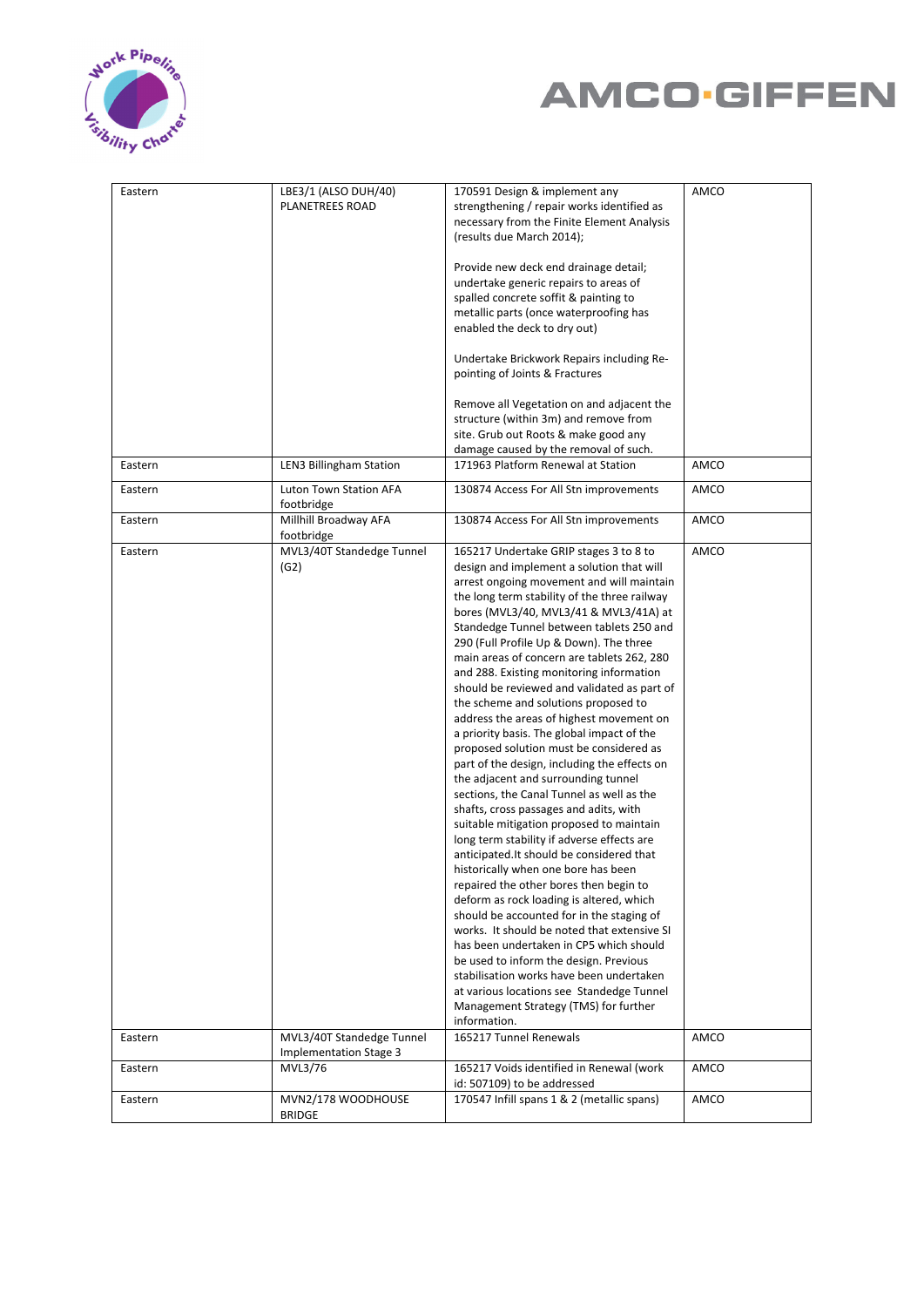



| Eastern | MVN2/231 Thornes Lane                            | 170553 Design & implement any<br>strengthening / repair works identified as<br>necessary from the Finite Element Analysis<br>(results due March 2014);                                                                                                                                                                                                                                                                                                                                                                                                                                                                                                                                                                                                                                                                                                                                                                                                                                                                                                                                        | AMCO |
|---------|--------------------------------------------------|-----------------------------------------------------------------------------------------------------------------------------------------------------------------------------------------------------------------------------------------------------------------------------------------------------------------------------------------------------------------------------------------------------------------------------------------------------------------------------------------------------------------------------------------------------------------------------------------------------------------------------------------------------------------------------------------------------------------------------------------------------------------------------------------------------------------------------------------------------------------------------------------------------------------------------------------------------------------------------------------------------------------------------------------------------------------------------------------------|------|
|         |                                                  | Provide new deck end drainage detail;<br>undertake generic repairs to areas of<br>spalled concrete soffit & painting to<br>metallic parts (once waterproofing has                                                                                                                                                                                                                                                                                                                                                                                                                                                                                                                                                                                                                                                                                                                                                                                                                                                                                                                             |      |
|         |                                                  | enabled the deck to dry out)<br>Undertake Brickwork Repairs including Re-<br>pointing of Joints & Fractures                                                                                                                                                                                                                                                                                                                                                                                                                                                                                                                                                                                                                                                                                                                                                                                                                                                                                                                                                                                   |      |
|         |                                                  | Remove all Vegetation on and adjacent the<br>structure (within 3m) and remove from<br>site. Grub out Roots & make good any                                                                                                                                                                                                                                                                                                                                                                                                                                                                                                                                                                                                                                                                                                                                                                                                                                                                                                                                                                    |      |
| Eastern | NEC1/17River Team                                | damage caused by the removal of such.<br>165290 Structure Renewal                                                                                                                                                                                                                                                                                                                                                                                                                                                                                                                                                                                                                                                                                                                                                                                                                                                                                                                                                                                                                             | AMCO |
| Eastern | NOC/29 (Also CFM/2)<br>Common Road               | 172103 TRU PROPOSE TO RECON<br>STRUCTURE FOR TRACK REALIGNMENT &<br>OLE CLEARANCE                                                                                                                                                                                                                                                                                                                                                                                                                                                                                                                                                                                                                                                                                                                                                                                                                                                                                                                                                                                                             | AMCO |
|         |                                                  | However, should TRU reconstruction not go<br>ahead in CP6, then require short term<br>mitigation to ensure safety of weak bridge<br>until future reconstruction: either<br>implement single laning and traffic lights<br>(based on NYCC proposal, DRAFT drawing<br>CF/TS01), or further holding<br>repairs/strengthening. Note minor holding<br>repairs & FEA re-assessment being<br>undertaken in 2017 via Works Delivery.                                                                                                                                                                                                                                                                                                                                                                                                                                                                                                                                                                                                                                                                   |      |
| Eastern | PGL2/1B Wellington Street<br>underbridge replace | 165039 Option 1: Reconstruction of<br>superstructure, or Option 2: Strengthening<br>(ULS & SLS) and repairs to<br>superstructure. Scheme development to<br>include a feasibility study and option<br>selection.Strengthening option to allow for<br>future provision of a compliant ballast<br>depth beneath sleepers, as currently <<br>20mm.Strengthening option to include for<br>steelwork repairs (to severe section loss<br>and make good rust jacking of diagonals)<br>and targeted repainting.Strengthening<br>option to include for steelwork repairs<br>along whole length of bottom chords to<br>restore integrity and web/flange<br>connection.Strengthening option to include<br>other minor maintenance items<br>recommended in assessment and exam<br>reports (e.g. bottom chord<br>drainage). Strengthening of deck plates<br>(substandard for HAW wagons) is excluded,<br>as will be addressed by a future increase in<br>ballast depth. Both options to include minor<br>repairs to substructures (including works to<br>rebuild end of wall PLG2/0/A2 to NW of<br>bridge). | AMCO |
| Eastern | SBF/4 SHIPLEY FIELDS                             | 170563 ORIGINAL: Rewaterproof deck and<br>repaint metal elements. Replace any<br>damaged stone slabs.                                                                                                                                                                                                                                                                                                                                                                                                                                                                                                                                                                                                                                                                                                                                                                                                                                                                                                                                                                                         | AMCO |
|         |                                                  | AMENDED: Reconstruct superstructure &<br>re-habilitate substructure (FM 15/10/2015)                                                                                                                                                                                                                                                                                                                                                                                                                                                                                                                                                                                                                                                                                                                                                                                                                                                                                                                                                                                                           |      |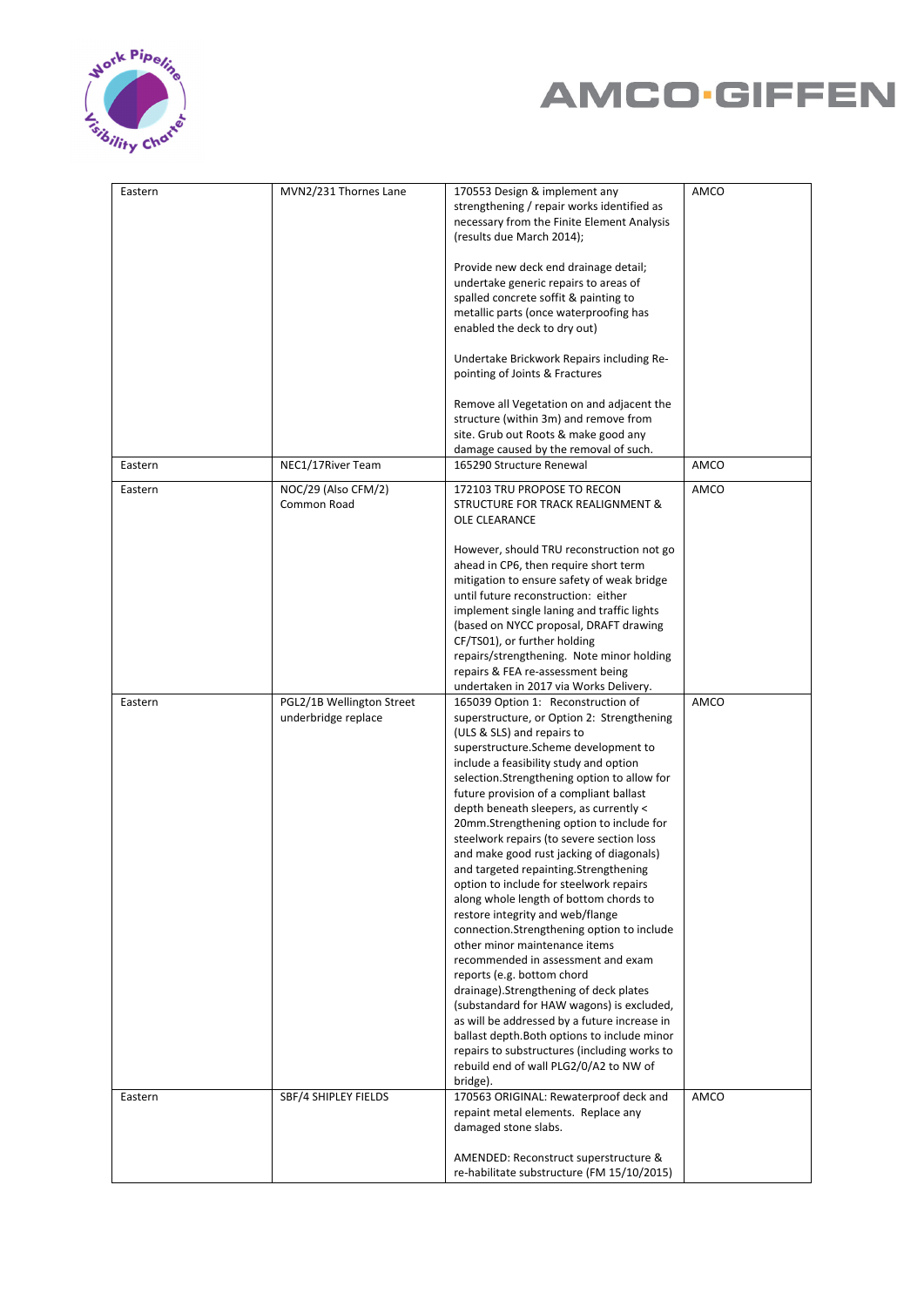



| Eastern  | SHB/52 CEMETERY ROAD.                                         | 170564 Raised to flag up possible future<br>BG3 works                                                                   | AMCO                                                                                                          |
|----------|---------------------------------------------------------------|-------------------------------------------------------------------------------------------------------------------------|---------------------------------------------------------------------------------------------------------------|
| Eastern  | SPC8/68 Clay Cross Tunnel<br><b>Bore</b>                      | 165281 Struture Renewal (RAM Arch)                                                                                      | AMCO                                                                                                          |
| Eastern  | STF/27                                                        | 165286 Scheme deferred                                                                                                  | AMCO                                                                                                          |
| Eastern  | TJC3/20 CANAL ROAD                                            | 170557 Raised to flag up possible future<br>BG3 works                                                                   | AMCO                                                                                                          |
| Eastern  | St Albans AFA Footbridge                                      | 157320 Access For All Stn improvements<br>(Main Works contract)                                                         | AMCO                                                                                                          |
| Eastern  | <b>Northumberland Civils</b>                                  | 173726 Underpass, Bridges, Retaining<br>structures and associated works                                                 | AMCO                                                                                                          |
| Southern | <b>Emergency Works</b>                                        | Provision of services for design and<br>installation of TFS CP6 Cable Doubling at<br><b>Substation Feeder locations</b> | Volkerfitzpatrick,<br>Amco, Balfour Beatty                                                                    |
| Southern | Kent Various Canopies                                         | Footbridge repairs and painting                                                                                         | AMCO, Babcock,<br>Fourways, Telent,<br>Thales, Linbrookes,<br>Siemens, Optilan                                |
| Southern | <b>CP6 SE Access Points Kent</b>                              | Scope of works TBC.                                                                                                     | AMCO, Babcock,<br>Fourways, Telent,<br>Thales, Linbrookes,<br>Siemens, Optilan                                |
| Southern | CP6 NDS SSX                                                   | Option to be confirmed - either installing<br>access route through or filling redundant<br>subway                       | <b>Balour Beatty Rail</b><br>Ltd, Volkerfitzpatrick,<br>AMCO                                                  |
| Southern | <b>Commercial Post Contract</b><br><b>Management Services</b> | Plain line CAT 2 re-railing scheme - 0.648<br>Lkm                                                                       | <b>Balour Beatty Rail</b><br>Ltd, Volkerfitzpatrick,<br>AMCO                                                  |
| Southern | SBJ Blockade Schemes                                          | Plain line CAT 2 re-railing scheme - 0.648<br><b>Lkm</b>                                                                | <b>Balour Beatty Rail</b><br>Ltd, Volkerfitzpatrick,<br>AMCO                                                  |
| Southern | Document Control Support<br>Services                          | Franchise Stations Renewal Project -<br>Development (Yr 3)                                                              | VolkerFitzpatrick,<br>Balfour Beatty &<br>Amalgamated<br>Construction                                         |
| Southern | Signal Power Supply<br>Maintenance                            | Works a 11 stations as part of the Hrosham<br>Blockade                                                                  | AMCO, Bell<br>Decorating, Geoffrey<br>Osborne, Sisk, SSE,<br>Spence                                           |
| Southern | Ashstead & Rye Embankment                                     | <b>Gatwick Airport Distribution Boards</b>                                                                              | AmCo, Dyer & Butler<br>Construction Marine,<br>Geoffrey Osborne,<br>Nationwide Rail,<br><b>Balfour Beatty</b> |
| Southern | Farnham & Tapnage Tunnels                                     | Salfords FB Remedial                                                                                                    | AMCO, Bell<br>Decorating, Geoffrey<br>Osborne, Sisk, SSE,<br>Spence                                           |
| Southern | Year 3 Vegetation<br>Management                               | Beckenham Jnc FB Refurb                                                                                                 | AMCO, Bell<br>Decorating, Geoffrey<br>Osborne, Sisk, SSE,<br>Spence                                           |
| Southern | <b>Brading Station Footbridge</b>                             | Hever FB Remedial                                                                                                       | AMCO, Bell<br>Decorating, Geoffrey<br>Osborne, Sisk, SSE,<br>Spence                                           |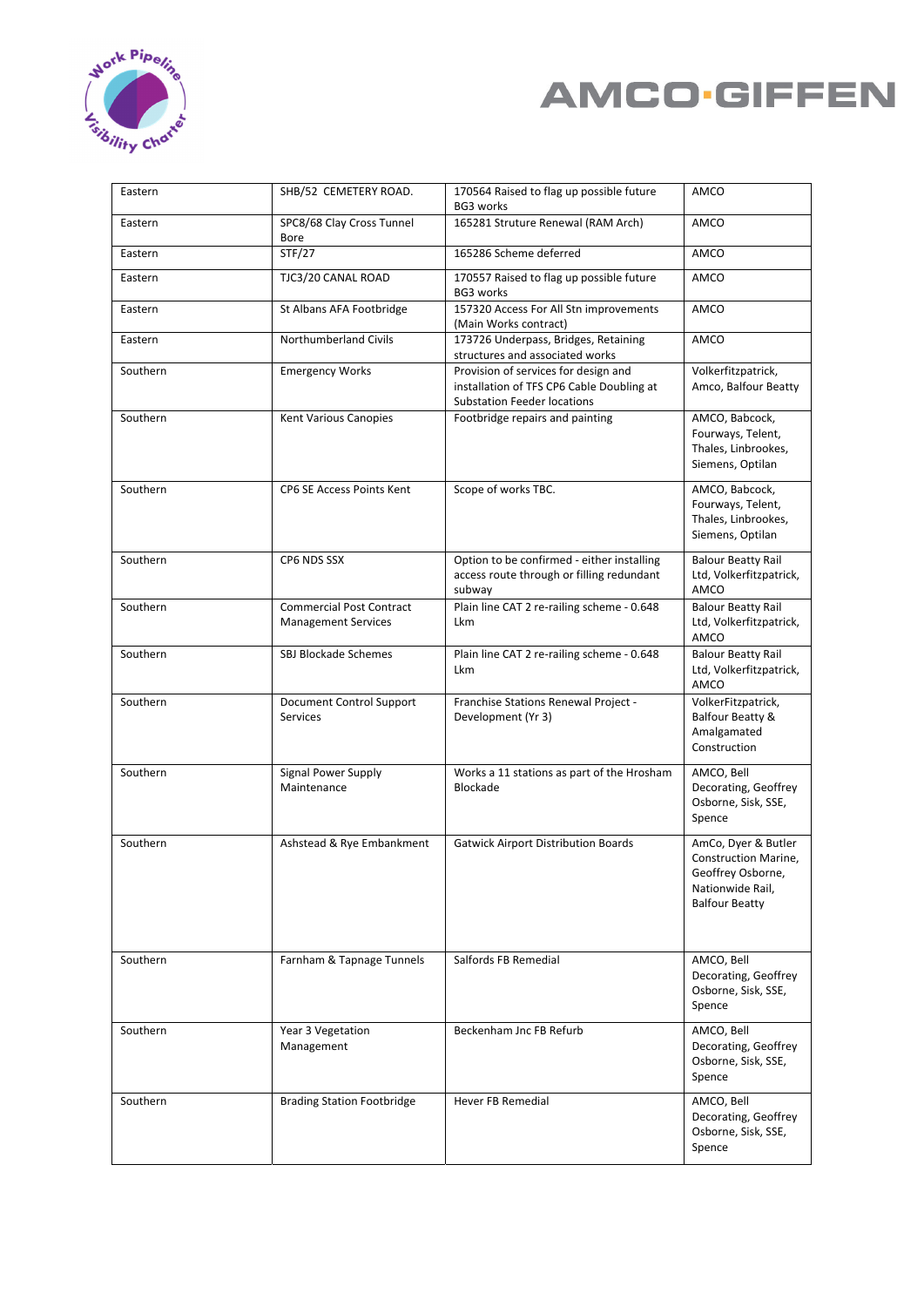



| Southern          | <b>Environmental Services -</b><br>Southern Region                                                                    | North Dulwich Undercroft                                                  | Balfour Beatty Rail,<br><b>BCM Construction,</b><br>Lundy Projects,<br>Amalgamated<br>Construction.           |
|-------------------|-----------------------------------------------------------------------------------------------------------------------|---------------------------------------------------------------------------|---------------------------------------------------------------------------------------------------------------|
| Southern          | CEFA - Southern Region                                                                                                | Portfolio of Fencing Works                                                | AMCO, Bell<br>Decorating, Geoffrey<br>Osborne, Sisk, SSE,<br>Spence                                           |
| Southern          | Regional Graffiti Management<br>Framework                                                                             | Portfolio of Fencing Works                                                | AMCO, Bell<br>Decorating, Geoffrey<br>Osborne, Sisk, SSE,<br>Spence                                           |
| Southern          | SIN 119 Remedial works for<br>Kent and Sussex                                                                         | Varley Pilot Project - Vegetation Works                                   | AMCO, Bell<br>Decorating, Geoffrey<br>Osborne, Sisk, SSE,<br>Spence                                           |
| Southern          | Framework for the Provision<br>of Strategic Crime Intelligence,<br>Security and Welfare Services<br>- Southern Region | Portfolio of Vegetation Works                                             | AMCO, Bell<br>Decorating, Geoffrey<br>Osborne, Sisk, SSE,<br>Spence                                           |
| Southern          | Provision of Safety Coaches for<br><b>Trackworker Safety</b><br>Programme                                             | Portfolio of Vegetation Works                                             | AMCO, Bell<br>Decorating, Geoffrey<br>Osborne, Sisk, SSE,<br>Spence                                           |
| Southern          | TSR/ESR Design                                                                                                        | Mechnical and Electrical rewiring scheme<br>at Franchise Station          | AMCO, Bell<br>Decorating, Geoffrey<br>Osborne, Sisk, SSE,<br>Spence                                           |
| Southern          | Provision of One Team<br>Uniform                                                                                      | Mechnical and Electrical rewiring scheme<br>at Franchise Station          | AMCO, Bell<br>Decorating, Geoffrey<br>Osborne, Sisk, SSE,<br>Spence                                           |
| Southern          | Victoria Station and Transport<br>Interchange Redevelopment-<br>Feasibility GRIP 2                                    | Mechnical and Electrical rewiring scheme<br>at Managed Station Station    | AmCo, Dyer & Butler<br>Construction Marine,<br>Geoffrey Osborne,<br>Nationwide Rail,<br><b>Balfour Beatty</b> |
| Southern          | Kent Ballast Board Programme                                                                                          | Survey and Installation of Ballast boards in<br>Kent route - Blanket PO   | AmcoGiffen, B&M<br>McHugh, Suttle<br>Project, Taziker<br>Industries, Dyer &<br>Butler, J Murphy &<br>Sons     |
| Southern          | <b>Sussex Ballast Board</b><br>Programme                                                                              | Survey and Installation of Ballast boards in<br>Sussex route - Blanket PO | AmcoGiffen, B&M<br>McHugh, Suttle<br>Project, Taziker<br>Industries, Dyer &<br>Butler, J Murphy &<br>Sons     |
| Southern          | Kent Hidden Critical Elements                                                                                         | Survey Hidden Critical elements in Kent<br>route - Blanket PO             | AmcoGiffen                                                                                                    |
| Southern          | Salfords FB Remedial                                                                                                  | Salfords FB Remedial                                                      | Lundy, Balfour<br>Beatty, BCM<br>Construction,<br>AmcoGiffen                                                  |
| Wales and Western | #14284 - Nant Y Derry (Phase<br>2) works                                                                              | #14284 - Nant Y Derry (Phase 2) works                                     | Competition                                                                                                   |